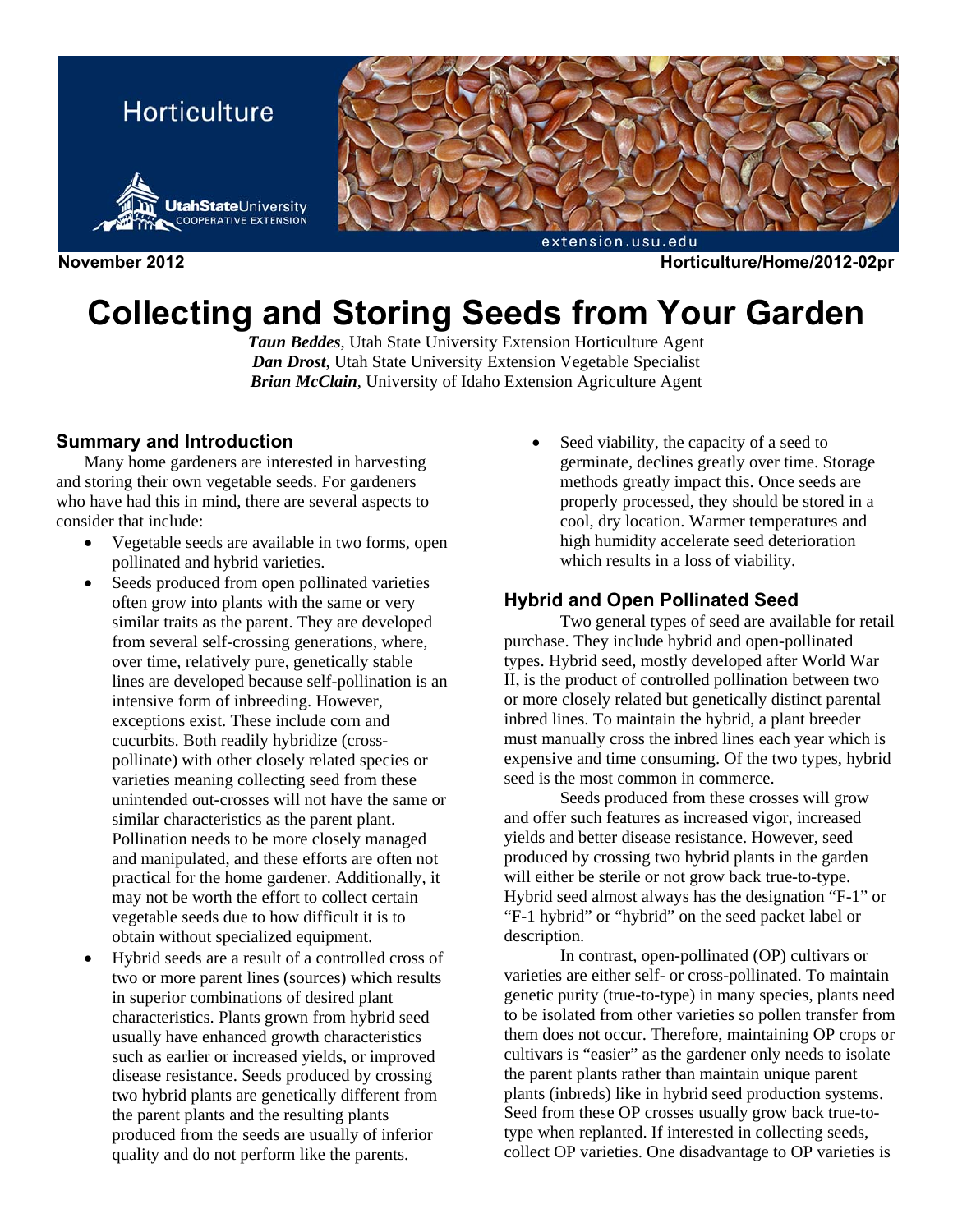that they often have less disease resistance and may produce lower yields compared to hybrid types. Seed packets labels may or may not list a variety as OP depending on the company marketing the seed. Additionally "heirloom" varieties – varieties developed mainly before World War II are OP.

#### **Harvesting Seed**

For most vegetables:

 Harvest seeds from the fruit when the fruit is fully mature, but not rotten.

- Separate seeds from the surrounding fruit tissue or pulp and allow them to air dry on wax paper or a wax coated paper plate for several days. Keep out of direct sunlight but place them in a well ventilated area with low humidity.
- The humidity is low enough in the Intermountain West that seed driers or other specialized equipment is usually not needed. However, for serious hobbyists, inexpensive seed processing equipment can make the process quicker.



*Place freshly removed seed on a surface such as wax paper or a wax coated paper plate to make removal easier when seeds are dry. Seeds placed on surfaces such as paper towels are difficult to remove and may be damaged.* (Taun Beddes)

## **Seeds Easily Collected from the Garden**

*Tomatoes***:** Tomatoes are among the easiest seeds to collect and save. Since heirloom and OP tomatoes are almost exclusively self-pollinated, plants grown from collected seed almost always grow back true-to-type. Select fully ripe tomato fruits that are of shape and size similar to parent plant. Squeeze the seeds onto a wax paper or a piece of screen and leave them at room temperature until thoroughly dry. Soaking the freshly harvested seeds in a container of tap water at room temperature for 2 to 3 days and then drying helps remove the jelly-like membrane around the seed and may increase germination rates.

*Peppers*: Peppers are also easy to collect and store. Select fully mature pepper fruits, preferably ones that are turning red (or are changing from green to another color). Place the seeds on a towel or screen until thoroughly dry. Some out-crossing may occur in pepper

which makes bell peppers hot if grown too close to hot pepper types.

*Eggplant, Tomatillo (Husk Tomato or Ground Cherry) and Garden Huckleberry*: Separate seeds from mature fruit and dry thoroughly at room temperature.

*Legumes***:** When collecting beans, peas, soybeans and other legumes, leave pods on the mother plant until the pods are dry enough to allow the seeds to rattle around in the pod. Watch carefully because pods of some legumes split when they are dry and scatter the seeds. Pick dry pods and place in a well ventilated area at room temperature. On occasion, insects and birds will feed on drying seeds. If this occurs, harvest the seeds as late as reasonably possible and continue drying in a safer location. When pods are completely dry, remove the seeds. To prevent weevil infestation, freeze seeds for 24 to 30 hours. Additionally, home grown peanuts are relatively easy to collect. Collect and dry pods of larger size, but do not shell until ready to plant or roast.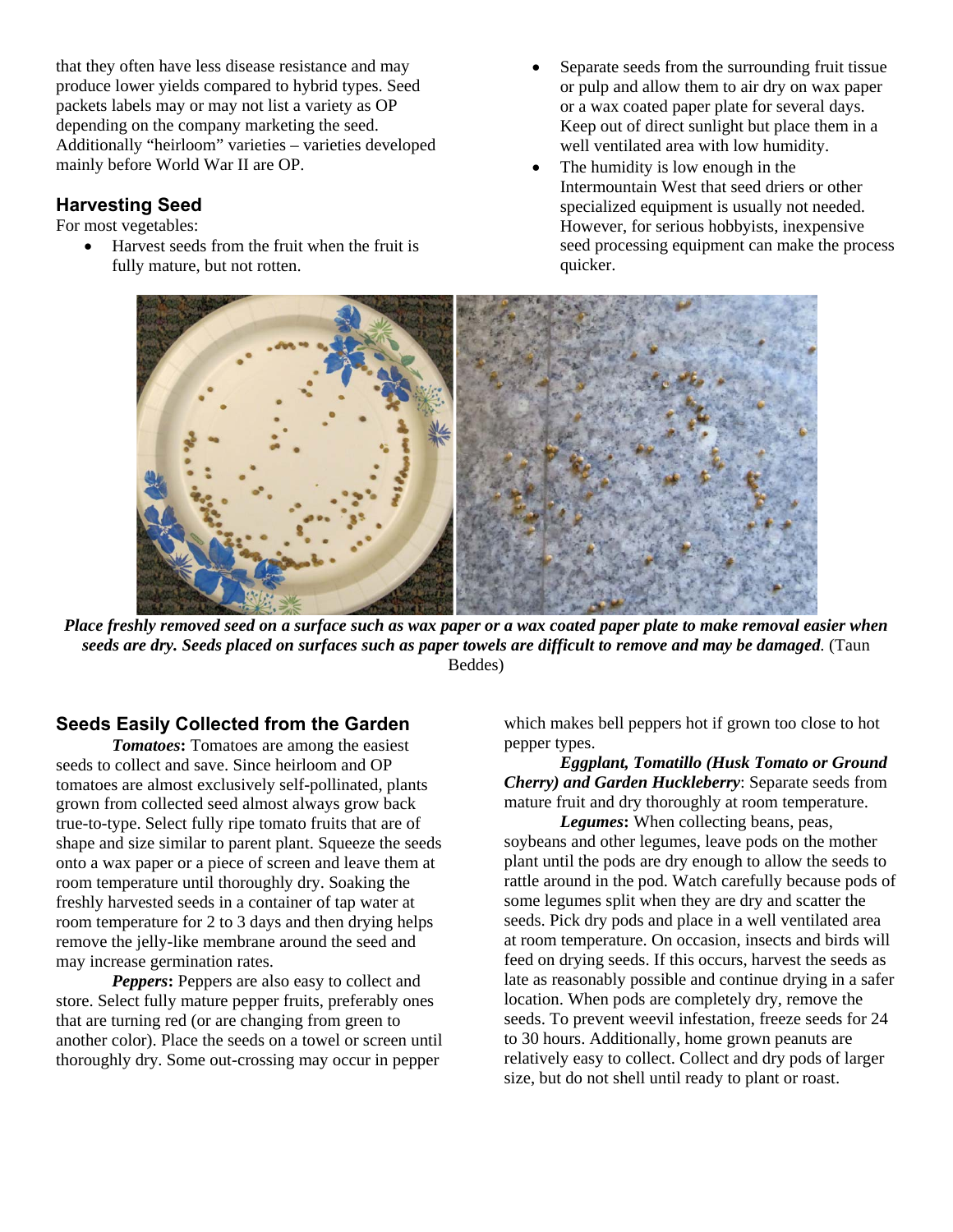

*Leave pods on the plant until relatively dry. When pods are harvested from the plant, carefully remove and continue drying in a well-ventilated area in a manner that seeds can still be collected if pods shatter. Once pods are completely dry, remove and store in airtight, pest resistant containers.* (2009. © Christine Dugdale, used with permission.)

#### **Seeds More Difficult or Impractical to Collect**

For many vegetables it can be difficult to consistently produce seed that are true-to-type. For some the lifecycle of the plant is not conducive to both being grown as a vegetable and for seed production at the same time (biennial crops). For many species, plants readily hybridize with closely related crops or weeds. For others it may be difficult to remove the seed from the fruiting structures.

Here are some of the common vegetables where seed production creates some real challenges.

*Sweet corn***:** Sweet corn is usually hybridized by seed companies and pollination occurs naturally by the wind. These factors make it impractical for home gardeners to manipulate crossing so sweet corn will come back as the same variety. To save seeds, cover the ear with a paper bag before the silks emerge from the ear. Once the silks are all out, then take the tassel from the same plant, remove the bag exposing the silks, shake pollen from the tassel onto the silk, and then replace the bag over the ear to ensure that no additional pollen has access to the silks. This works well for heirloom sweet corn varieties but should not be attempted with the newer hybrid sweet corn types.

*Cucurbit Vine crops***:** Vine crops readily cross pollinate within their respective genus and species; especially cucumbers, melons, squash and pumpkins. Without controlled isolation, these crops become crossed with other varieties of the same species and sometimes with other species. However, muskmelon (*Cucumis melo*) will not cross with cucumber (*Cucumis sativus*) and watermelon will not cross with any other cucurbit

species. However, several of the Cucurbita species (squashes and pumpkins) readily cross with each other.

To produce seed, identify blossoms that are ready to open the following day. They will have a light yellow color and the petals are still folded together with a distinct pointed tip. Select a male and female flower on the same plant. Female flowers have a miniature fruit just behind the blossom. Male flowers are on a longer stem and do not have the miniature fruit at the base of the flower. Prevent the female blossom from opening by placing a paper clip, clothes pin or rubber band on the tip of the flower, gently cinching all petals together. An alternative method is to place an appropriately sized paper bag over the flower and tying the end of the bag so insect pollinators cannot enter. Take care to not damage the stem using either method. Clipping or bagging the flower prevents exposing the female flower to unwanted pollen.

The next morning, remove the male blossom from the plant. Carefully remove the flower petals to expose the anthers (pollen source), and gently but firmly touch or dab the anthers to the center of the female flower (stigma) several times. Close or cover the female flower again since bees or other insects may transfer additional pollen.

Grow this fruit to maturity and collect the desired seeds. It is wise to mark the fruit, so that is it not confused with others developing in close proximity. One way to do so is to loosely tie a length of yarn to the fruit stem. The fruit must be very ripe before harvesting. Cucumbers must be entirely yellow, melons over-mature and squash and pumpkins must be thoroughly mature. Scoop out the seeds or flesh and dry as described earlier.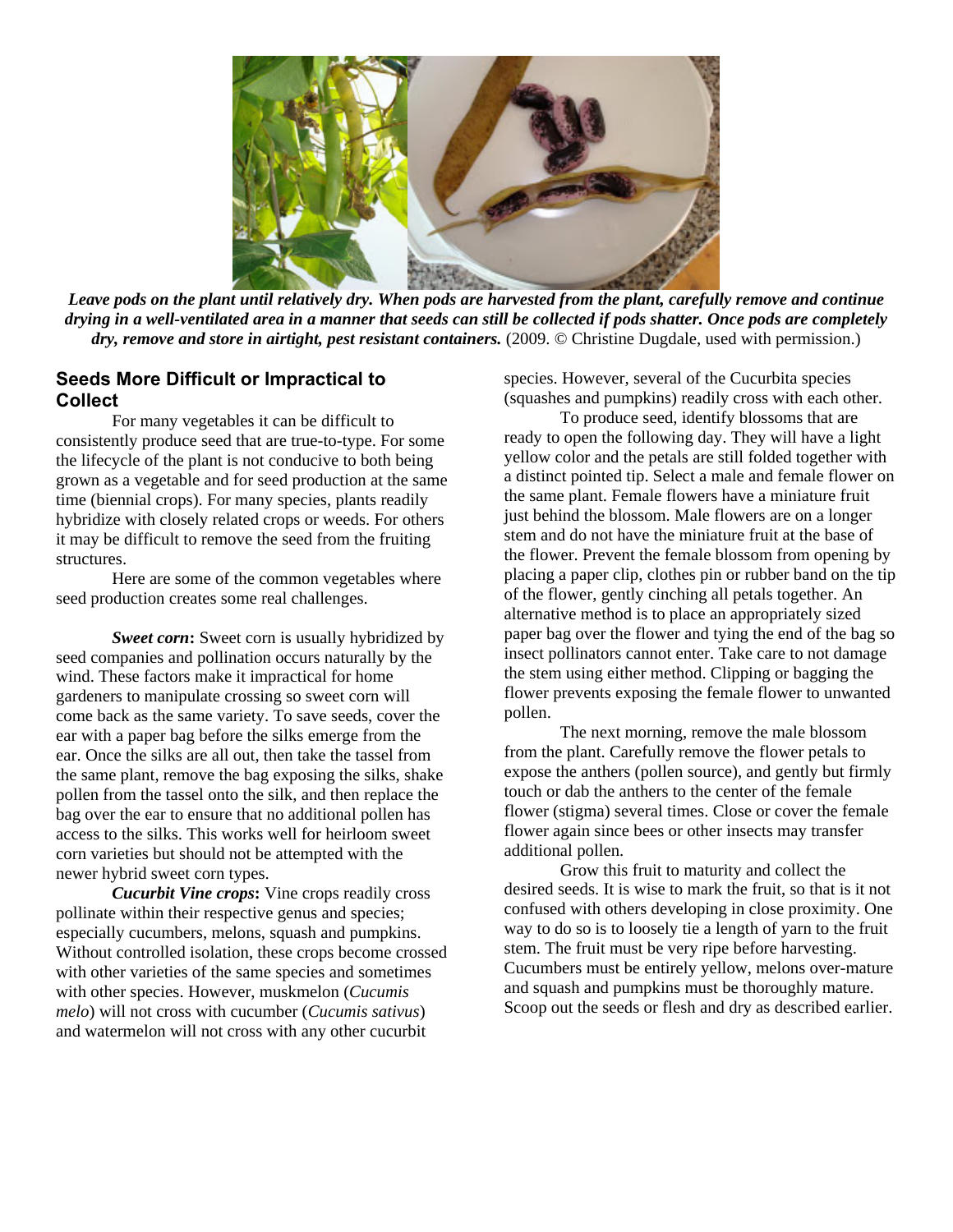

*Typical cucurbit flowers.* (Illustration, 1997 © The State of Queensland, Australia, used with permission; Photo, Dan Drost)

*Biennial Crops:* Carrot, beet, onion and plants in the cabbage family (Brassica's) are questionable for seed collection by the home gardener. All of these require 2 years (biennial) to complete their life cycle and produce seeds. During the first year simply allow the plant to grow. The plant requires exposure to an extended cold period to initiate flower stalk development, before it will flower in the second year when seed stalks are formed. Many of the crucifers (broccoli, cabbage, cauliflower, etc.) intercross among each other and may also cross with native, wild cruciferous species. Carrots also out-cross with the prevalent wild carrot species.

For gardeners wanting to collect seeds from beet or carrots, harvest and store the roots by over-wintering them in a cold garage at 32-45°F in moist sand. As soon as soil can be worked in the spring, replant the roots on 2 foot centers in the garden and allow them to flower. If growing several varieties, cage the plants with insect proof netting so bees and flies do not transfer pollen from different varieties. This is necessary to ensure the resulting seeds are true-to-type. When using cages, bees or flies may need to be introduced to the cage so pollination can occur.

With onions, keep the bulbs cool and dry for the winter, then plant them in early spring. A flower stalk will form. Insects (bees, flies, etc.) are needed to help pollinate the flowers. If ornamental alliums are growing close by, out-crossing can occur so caging may be necessary with onions, too. When the seeds become dark colored and quite dry, bag them on the plant so any seed loss is collected before they fall to the ground, then complete the drying at room temperature.

#### **Storing Seed**

Once collected seed is clean and dry, place it in a paper envelope and seal in a plastic bag. Label each

packet with the species and variety name and year it was collected. Keep purchased seeds in their original packages. This is an easy way to remember what type of seed they are and when they were purchased. Fold or close the package tightly so seeds are not lost.

When storing seeds for multiple years, whether purchased or self-collected, the two factors that impact seed quality over time are storage temperature and humidity levels. Cooler temperatures (35-45 F) and low humidity encourages longer shelf life. Place individual packets of self collected or purchased seed in plastic buckets with a good rubber seal or mason jars with good lids will ensure that dry seeds stay dry. A cool location in the basement or storage in the refrigerator will ensure better temperature control. Since the refrigerator is quite humid, proper storage containers with good seals are a must to keep seed dry, viable and vigorous.

Seeds can be frozen, but they need to be in airtight containers so the moisture in the freezer does not change the moisture content of the seeds. If seeds are stored frozen, they will last for up to 10 years. Otherwise, refer to Table 1 for how long seeds can be reasonably stored if kept cool and dry.

#### **Germination Test**

Many gardeners wonder whether stored seeds are still viable, so it is best to perform a germination test before planting them in the garden. Refer to Table 1 for acceptable germination rates of various vegetables. Here is an easy way to calculate the germination percentage of stored seeds.

- Moisten two or three layers of paper towels.
- Place 25-50 seeds in rows on the top towel and roll or fold the towels over the seeds. Place the towel roll in a plastic bag, but do not seal the bag.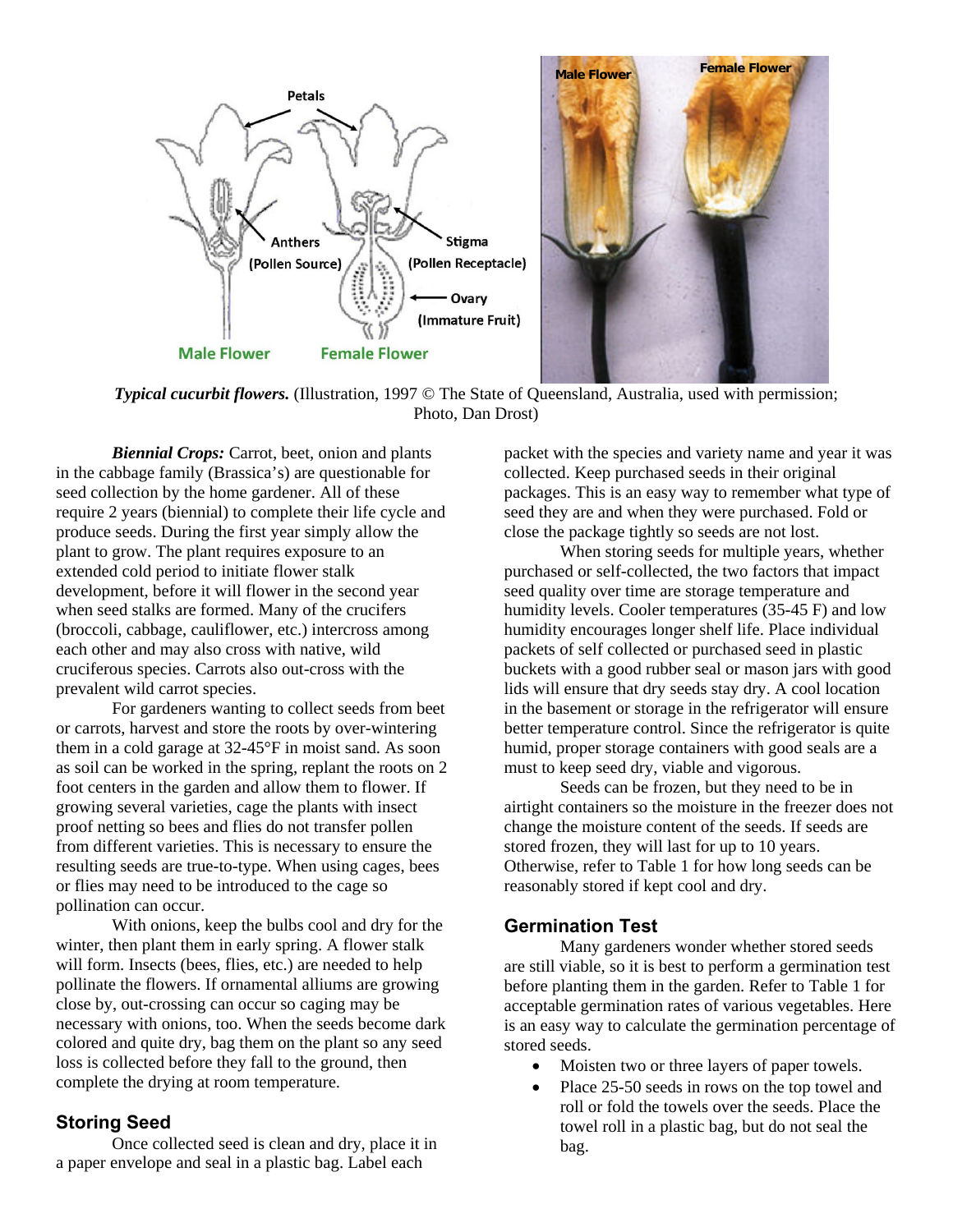- Keep in a warm place such as kitchen counter or on top of the hot water heater. Seeds generally germinate best at temperatures between 70-80° F.
- Some seeds, such as radishes, will germinate in two to three days. Peppers may take 10 to 14 days. Count the number of seeds that have germinated every 2 to 3 days and record this value. Remove the germinated seeds (ones with a root) and continue observing the seeds.
- Once no more seeds germinate, add up the number germinated and divide it by the total number of seeds placed in the paper towel. Multiply this number by 100 to get the percent germination. The higher quality seeds should have a germination percentage greater than 80%. If lower than normal germination rates are recorded, sow double or triple the recommended number of seeds in the garden to get acceptable

plant stands and do not save the seed for in future years.



*Seeds positioned in folded paper towels and placed in a plastic bag for germination testing.* (Taun Beddes)